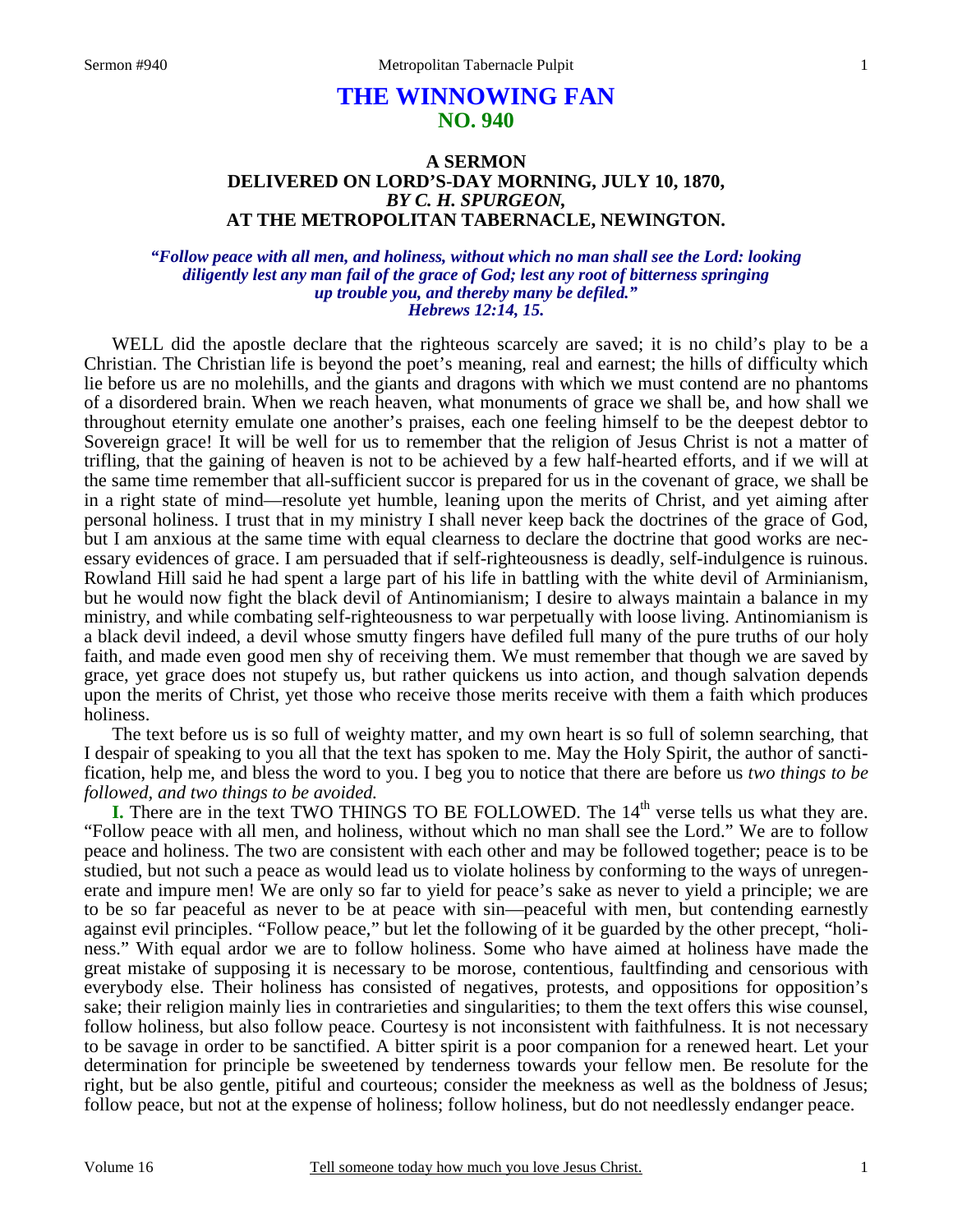Having thus hinted at the connection between the two, and how the two together make up a complete character, let us now take them one by one.

Follow *peace*, "peace with all" says the text—an amplification of the expression. Follow peace with all the church; there should be no quarrels within the sacred enclosure which the electing love of God has made. You are one in the divine choice, you are one by the Savior's purchase, you are one by the Spirit's calling, and you have one Lord, one faith, and one baptism. You are on the way to one heaven see that you fall not out by the way. "Let brotherly love continue." Let each esteem others better than himself; let each seek his brother's good to edification; let us by no means be divided in heart, for schisms grieve the Holy Spirit, destroy our comfort, weaken our graces, afford occasion for gainsayers, and bring a thousand ills upon us. Whereas in these evil days the church is so much divided into denominations, and sections, follow peace with all those who love the Lord Jesus Christ in sincerity; hold what you believe with firmness, for you are not to trifle with God's truth, but wherever you see anything of Christ, there confess relationship, and act as a brother towards your brother and sister in Christ.

Follow peace with all, especially with your own relatives and friends at home. Call we that man a Christian who will not speak with his own brother? We may call him such, but such he cannot be! "If he loves not his brother whom he has seen, how can he love God whom he has not seen?" When we hear of strife between husband and wife, between brother and sister, between father and child, we are ashamed that the name of Christ should be connected with such unhallowed contentions. Instead of bidding such persons follow after holiness, I would speak to them as unto carnal, and bid them first bring forth fruits meet for *repentance!* Do not even publicans and sinners love their own relatives? Are they not often forgiving and gentle? How is it, then, that you, calling yourself a follower of Christ, allow enmity to reign in your spirit? What are your gifts and worshipping while wrath rules within your bosom? What have you to do with worshipping God? Leave your gift before the altar, and go your way; first be reconciled to your brother, and then come and offer your gift.

Follow peace with all your neighbors. A Christian should not make himself hated by all around him, yet there are some who seem to fancy that they are true to their religion in proportion as they make themselves disagreeable! Win your neighbors by your willingness to oblige; disarm their opposition, if possible, by courtesy, by charitableness, by kindness. "Blessed are the peacemakers, for they shall be called the children of God." "The servant of the Lord must not strive, but be gentle unto all." Do not sow nettles, nor scatter thistle seeds, but let the peaceful honeysuckle, and loving jasmine adorn your neighbor's dwelling with "peace be to this house." Let the peacefulness of your deportment shame those who delight in ill will and strife, and may the Lord of Peace Himself give you peace, always by all means.

"Follow peace with all," that is, even with persecutors! Believers in Paul's day were commanded not to resent the evil done to them; they were to render to no man evil for evil, but to follow that which is good, both among themselves and to all. They were put in prison; they were robbed; calumniated, and even cruelly tormented; and yet it is wonderful to observe in history how meekly they endured their afflictions. Scarcely in any case was a word uttered by them inconsistent with the gentleness of their Savior. Now and then a hot spirit would pronounce a fiery denunciation of the cruelties practiced against the followers of Jesus, but as a rule the saints were led like sheep to the slaughter, and suffered in all the glory of patient innocence; here is the patience of the saints! Even thus it should be at this day. We are to follow peace with the most infidel, the most superstitious, the wicked, and the cruel; if they will fight, let the fighting be all on one side! Or if we take up any weapons, let the weapons be those of longsuffering and of love. Let us kill fire with fire, and by the flame of love overcome the flame of hatred! The anvil, after all, breaks the hammer, because it bears every stroke and returns none; so be it with the Christian. "Love your enemies, bless them who curse you, do good to them who hate you, and pray for them which despitefully use you, and persecute you."

The text says, *"Follow peace,"* and the word "follow" indicates a hunter in pursuit of his game. He tracks the footsteps of his prey; he follows it over hill and dale, by the edge of the precipice, over the dangerous ridge, across the brook, and along the river, through the woods and down the glen. Follow peace in this way! That is, do not merely be peaceful if nobody irritates you, but go out of your way to be peaceful—give up many things that you have a right to enjoy. The respect that is due to you, be willing to forego; in fine, yield all but truth for peace's sake. "Charity suffers long, and is kind." "Charity bears all things, hopes all things, and endures all things." Often the Alpine hunter, when pursuing the chamois, will leap from crag to crag; he will wear out the live-long day; he will spend the night upon the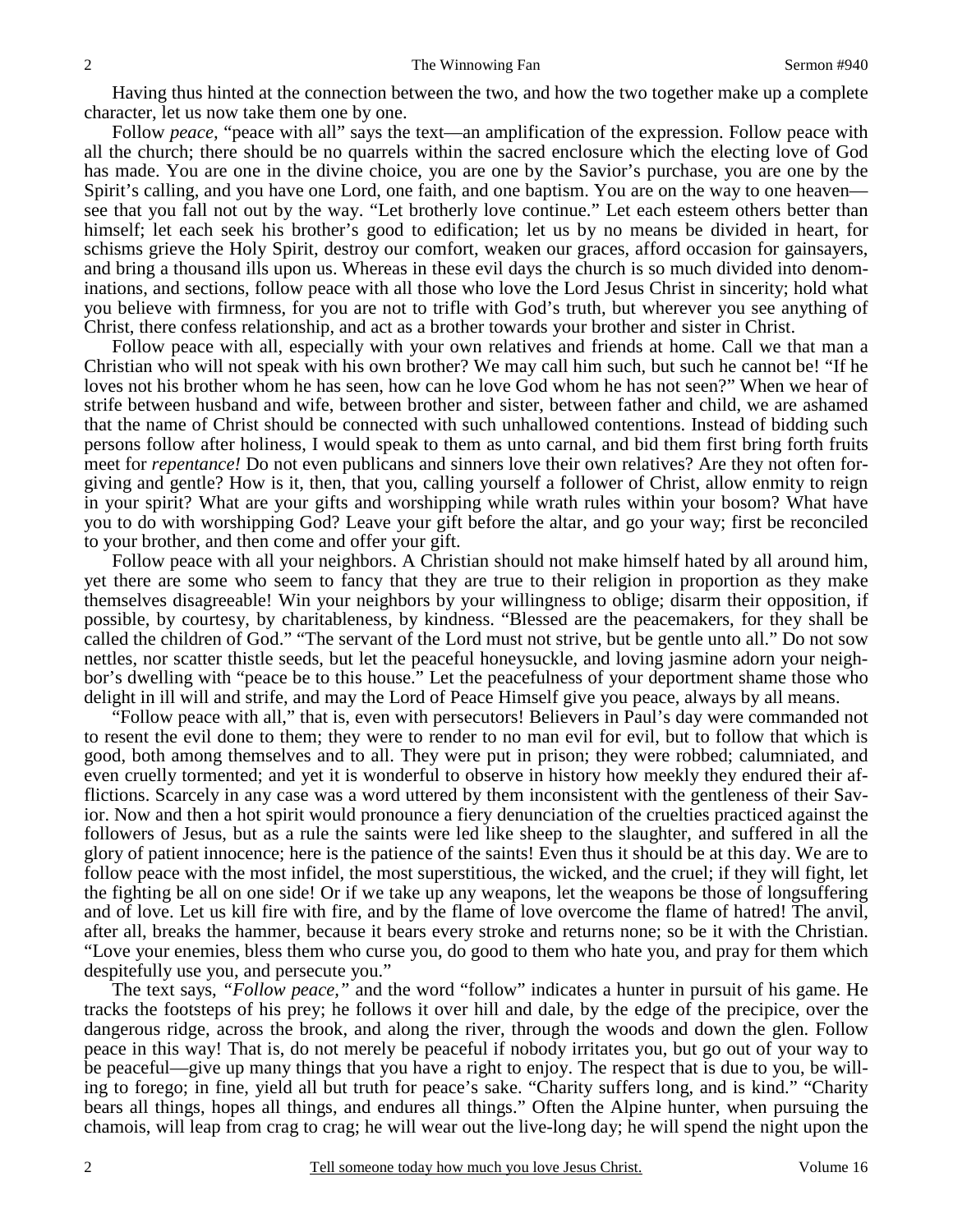mountain's cold brow, and then descend to the valleys. Then it is up again to the hills—as though he could never tire, and could never rest until he has found his prey. So perseveringly, with strong resolve to imitate your Lord and Master, follow peace with all!

Stand still a while, my brother, my sister, and let me warn you that you cannot follow peace with yonder burden on your back. What is it? It is a mass of pride! You cannot follow peace if you are proud. Proud men must raise strife by their pride; even if they try to exhibit good nature, yet pride neutralizes all, and inevitably excites envy and opposition. Even God Himself never sees a proud man but He resolves to pull him down—it is a part of the very nature of all intelligent beings to be offended at pride, and to desire its fall. What have you to be proud of? Has God given you riches? You are so much the deeper in His debt! Is that a thing to boast about? Has God given you talent? You are so much the more in danger of being led astray by your own presumption! Is your greater danger a cause for pride? If your position is higher, you have more responsibility; think less of your height, and more of the responsibility which it involves. Walk humbly, or you can not follow peace.

Nor can you follow peace whose heart is full of envy. It is true you have not the wealth of another what would it profit you if he were as poor as yourself? It is true you have not the talent of another—in what respects would you be better if that man's gifts were taken from him? Why, I will be bound to say, you have after all as much as you will make good use of, and if not, your brother's loss would not make you the richer! It is wrong to be proud, but it is equally wrong to be envious! An envious man is sure to see faults where they do not exist, and so he makes trouble. Envy paints upon the diseased eyeballs of her victims the faults of others; the faults they see are rather in themselves than in others, yet they think they see them there. Lay aside your envy; rejoice that another is happier and better than you are; rejoice in his happiness—it is the way to increase your own! Rejoice in his goodness—it will make you better! If you would double your joy, enjoy another's joy, and thank God that he has it!

Nor can you follow peace, my dear friend, you with the swift-moving tongue! It were not amiss that it moved so rapidly if it carried better burdens, but you are a tale-bearer among your brothers and sisters. Your tongue speaks more than is true, and much more than is kind; if you perceive even a little offense in a brother, how quick you are to spread it with exaggerations of your own! How can you follow peace till you have asked God to bridle your tongue? What has an untamed, unruly tongue to do with peace? It is the great creator and fomenter of discord! More mischief is made by idle tittle-tattle than by downright malice! The mischief that men resolve to do is very small compared with what men and women incidentally do by mere thoughtless love of saying something. You shall not gossip, is a commandment which lies in, "you shall not bear false witness," and is akin to, "you shall not kill." Follow peace with all, and restrain that busy and wicked member, which James calls a world of iniquity that "sets on fire the wheels of Nature, and is set on fire of hell."

If we would follow peace we must gird our loins with the girdle of forbearance; we must resolve that as we will not give offense, so neither will we take offense—or if offense is felt, we must resolve to forgive. After sundown let us never harbor remembrance of an injury; as even the wasp's sting dies when the sun sets, so let our resentments pass away. Boundless is the forgiveness of Christ, so let our forgiveness be. Until 70 times seven, said Christ to Peter! We have not yet reached that, and if we have, let us begin another 70 times seven, for God has forgiven us countless numbers of offenses. If any tell us that this is to be mean-spirited, let us tell them it is to be Christ-like; and if they call the Master meanspirited, we of His household will be content to be called the same! After all, what is grander than patience? What a holy vengeance it is to heap coals of fire upon an adversary's head by returning kindness for malice? O you who are the people of God, remember that your name is men of peace, that your God is the God of peace, that your Savior is the Prince of peace, that the gospel is the gospel of peace, that the ministers are ambassadors of peace, that your heritage on earth is your Savior's legacy of peace, and that your heaven is peace. "If it is possible, as much as lies in you live peaceably with all men." This is the winning post towards which you are to run; the olive crown, not the laurel wreath is to be your coveted prize!

The second object of pursuit is a still higher attainment—would God we had reached it. "Follow peace with all men, and *holiness."* The amplification of the term "holiness" is the solemn declaration, "without which no man shall see the Lord." Certain theologians are so averse to the preaching of practical holiness that they have tried to import into these words the idea of *imputed* righteousness. In Imputed righteousness I glory, but it is not mentioned here. No, my hearer, it is utterly impossible that the text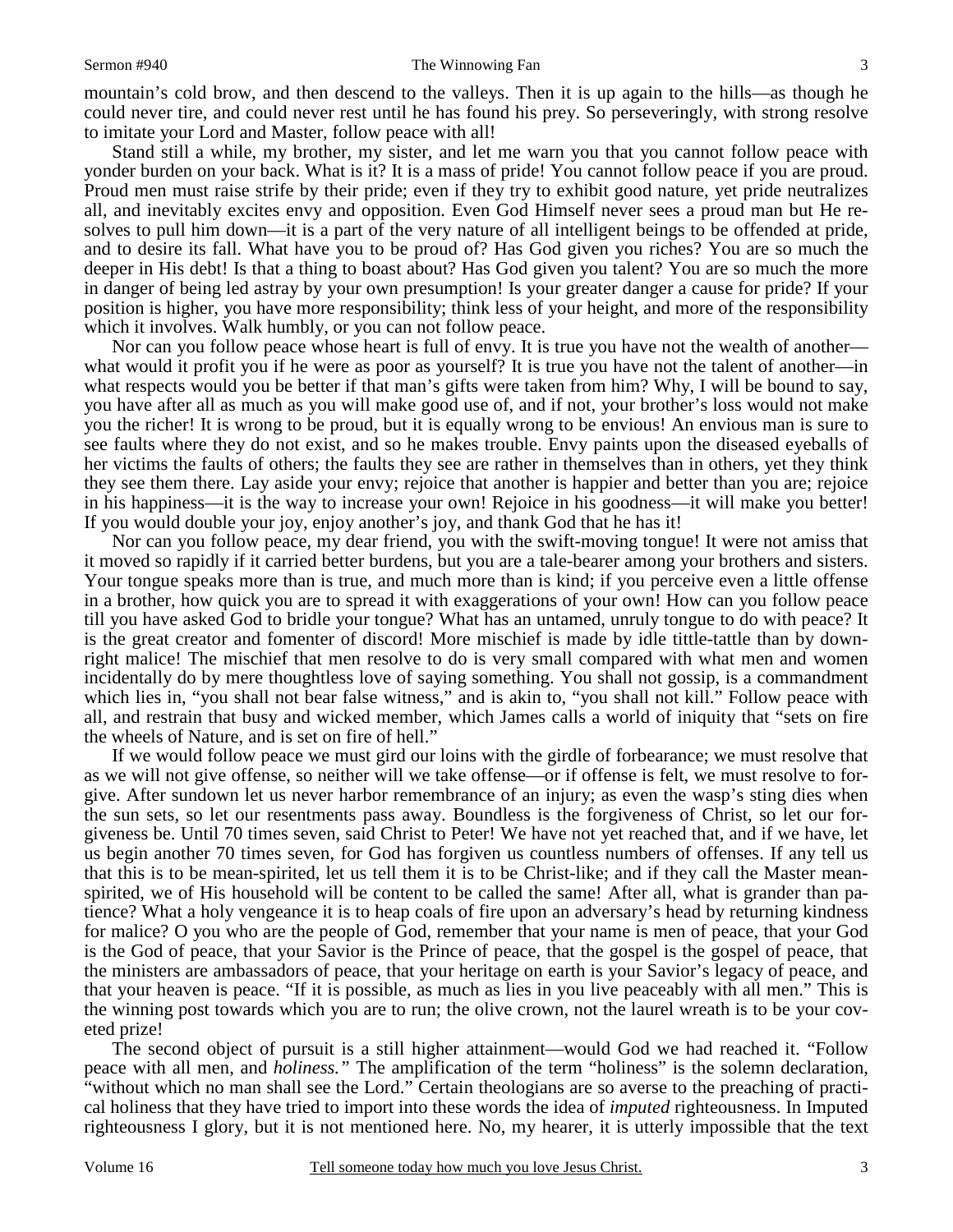should mean anything of the kind, because you will observe that we are to "follow" it, whatever it may be. Now, we do not follow Imputed righteousness, for as soon as we put our trust in Christ we are justified through His righteousness. It is not a grace to be *followed*, it is a benefit *possessed* already by every Christian. This text deals with inward, personal holiness, and nothing else. Imputed holiness is a gross misuse of terms; it is not scriptural, and it is a thorough perversion of this passage to force such a sense upon it. This is holiness produced in us by the Holy Spirit, which we *progressively* manifest in our hearts and lives.

"Follow holiness, without which no man can see the Lord." I understand by this sentence, in the first place, that no person who is unholy can see or understand Christ the Lord, or God His Father. That is to say, he does not know who Christ is so as to have any real fellowship with Him. He may know His name, and know His history, and have some theoretical ideas of what the Redeemer did and is, but he cannot see with spiritual eyesight as holy men do. He cannot, in fact, discern the *spiritual* character and teaching of the Lord.

But perhaps the great meaning lies in this—without holiness no man can see the Lord in heaven at last. He will see Him on the throne of judgment—but he cannot see Him as his friend; he cannot see Him in that beatific vision which is appointed for the sanctified. He cannot see Him so as to find joy and delight in the sight of Him; he will not be able to enjoy eternal fellowship with God; he will not be permitted to enter heaven—

### *"Those holy gates forever bar Pollution, sin, and shame; None can obtain admittance there But followers of the Lamb."*

God is so holy that He never can have fellowship with unholy creatures! Heaven, the court of God, is so holy that never can unholy beings tread its hallowed pavement. An angel once became unholy, and from the battlements of heaven he was hurled into the deeps of hell! God willed to save His elect, but He would not bring them to heaven until He had sanctified them. He, therefore, sent His Son to die, that from His wounded side might flow the purifying stream; surely He who would not spare Satan, the bright archangel, will not admit polluted man to heaven! And He who put His Son to death to bring His own elect to heaven, by purifying them from sin, will not bring any of us there if we remain unholy and submit not ourselves to the gospel of Jesus Christ! This is the object of election—"God has chosen us from the beginning that we should be holy." This is the very end of our calling. "He has called to virtue and holiness." "As He that has called you is holy, be you holy in all manner of conversation." This is the work of the Holy Spirit; He sanctifies the soul and purifies us day by day. This is the test of likeness to Christ, for it is in true holiness that we are conformed unto the Image of God's dear Son. Unholy men cannot enter heaven, it is impossible! Sooner might God die than unholiness live in His presence.

Now, see, my dear friends, the text says, *"Follow* holiness"; *follow* it that is to say, you will not gain it by standing still. Nobody ever grew holy without consenting, desiring, and agonizing to be holy. Sin will grow without sowing, but holiness needs cultivation; follow it, it will not run after you. You must pursue it with determination, with eagerness, with long-continued perseverance, as a hunter pursues his prey; you have not yet gained all the holiness which you may have, and ought to have; you are in some respects holy, all of you who have believed, for you are sanctified and set apart by God the Father; you are also rendered holy, in some respects, by being dedicated to Christ, and being consecrated as His servants. But you have need to follow the holiness which the Spirit of God works in you, and I do beseech you, beseeching most of all myself, listen to this word—"Follow holiness."

Ah, dear friends, this is a very high and lofty text, almost too high to be addressed to some professors, for some who bear the name of Christ have not even followed after *morality* yet, much less after holiness! Now, holiness is far beyond morality, and you cannot be holy while you are not even moral. I blush to confess that some professors are unchaste professors; alas, even in this church some have vexed us with uncleanness! I may not know who, in each particular case, may now be guilty of this sin, but such have been, such are, such will be, I fear, among the faithful; they are men and women who can talk well about Christ, and yet who are living in secret indulgences of lewdness; persons will dare to profess the religion of Christ who can enjoy a lascivious song and broad talk, who are given to what is softly styled imprudence, which is really impurity. Impure familiarities, glances, and sports are the commencement of actual crimes; men and women who in any way injure their delicacy and modesty by in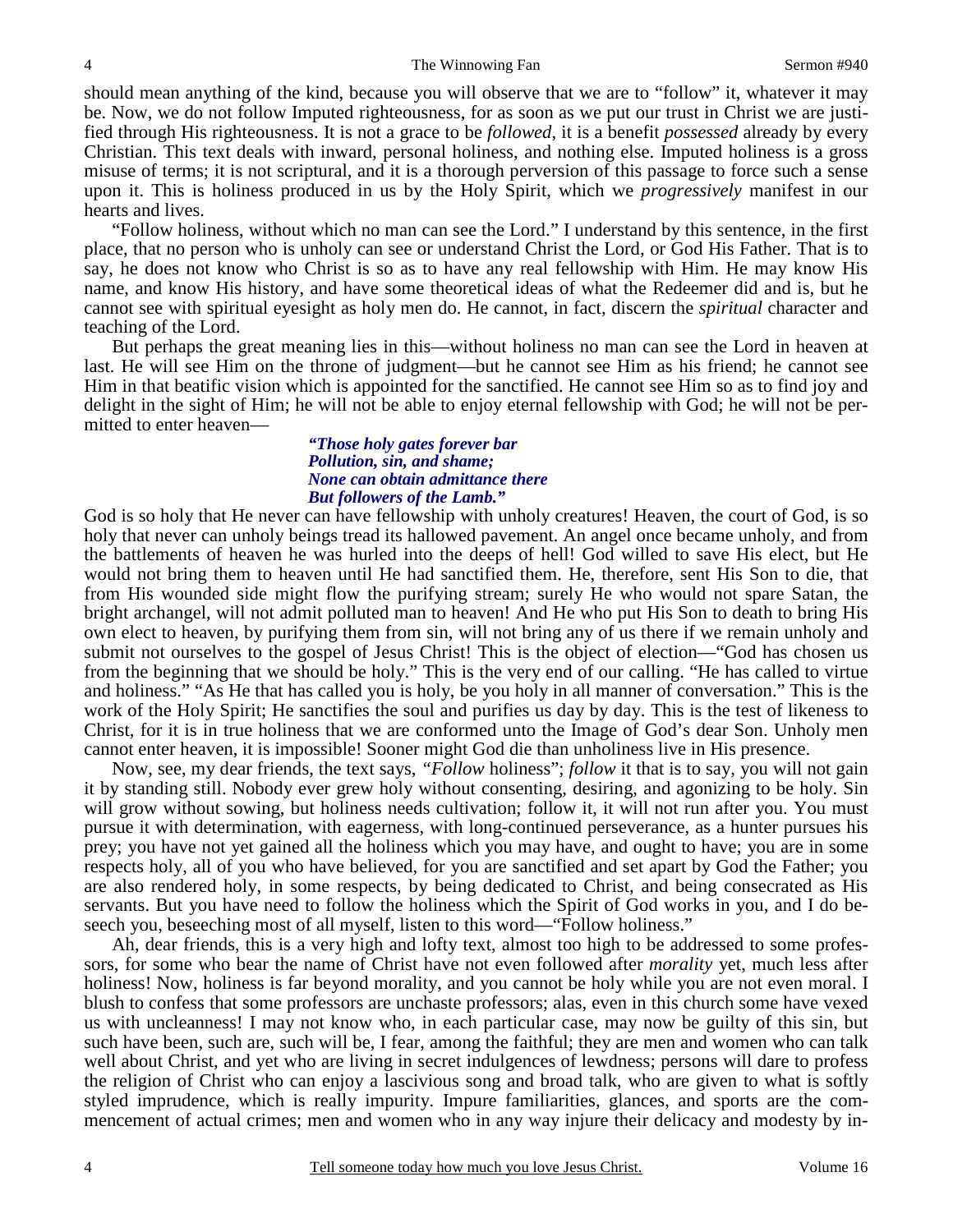sensible degrees, proceed to overt sin. all men wonder when a professor falls into foul sin, but they would not wonder if they knew how long the transgressor had gone to the verge of the precipice; the wonder would be rather that the moth had not burnt its wings in the candle long before! Oh, hate the very thoughts of uncleanness! Your members are members of Christ! Your bodies are to be raised in the image of Christ—defile them not, but walk with the utmost purity as in the sight of the thrice holy God!

Alas, I must further confess that some professors are not yet even honest. Shall I talk with them about being holy, when in their trade they cheat, and misrepresent, and lie? Should we see so many religious bankrupts, so many names before the civil courts of religious knaves and scoundrels, if there were not good need to preach plain morality even in the visible church of God? I preach it; I dare not do otherwise, even at the risk of having it thrown in my teeth by the enemies of religion! How can I talk of holiness to those who are dishonest in trading? Shame upon you to couple God's name with your lies! Get you, therefore, away! What have you to do with Christ? You are His crucifiers—you put Him to an open shame! I say such even weeping, that they above all others are the enemies of the cross of Christ!

Mournfully, I must go on and accuse some professors of being drunks. There are still mingled with our churches, even with our Nonconforming churches, those who put but small restraints upon their animal appetites. They are overcharged with drunkenness in their parties and in secret; they talk like the disciples of Christ, and eat and drink like the followers of Epicures! Men given to wine cannot be filled with the Spirit! What? Though they are not seen staggering in the streets, is their excess one whit the less sinful than that of the public drunkard? "You have lived in pleasure on the earth, and have been wanton; you have nourished your hearts, as in a day of slaughter." Is not this living unto the flesh? And shall you not die?

There are some, again, who have not yet attained to be industrious. We have those in the church who are shamefully idle; who if they could but live on the alms of the church would never do anything for themselves! How the grace of God can live in a lazy man I know not; if laziness is detestable to good men, much more must it be to God. "My Father works up to now, and I work," says Christ. You find no idleness among angels or saints, yet these men would eat other men's bread, and deserve to be put upon the rations appointed for such by the apostle Paul, "If any will not work, neither let him eat."

Now if I have to speak of such sins as these that are common among ungodly men, well may my heart ache when I see them in the church of God. I am wearied with the sins of professors, and sorely vexed with their inconsistencies; I long to present you as a chaste virgin unto Christ, and lo, I see sin and folly in Israel! Achan troubles the camp! How can we talk of holiness to men who fall short even in morality? Holiness is better than morality, it includes it, it goes beyond it; holiness affects the heart; holiness respects the motive—holiness regards the whole nature of man. A moral man does not do wrong in act; a holy man hates the thought of doing wrong. A moral man does not swear, but a holy man adores. A moral man would not commit outward sin; a holy man would not commit inward sin—and over that inward sin, if committed, he would pour forth floods of tears. I can hardly explain to you the word "holy," except by calling you to notice that it comes from the same Saxon root as the words "heal," "whole," and "all." A man who is made spiritually whole is a complete man, all the virtues are there; his heart is right as well as his outward acts. Heal, all, whole, wholly, holy, by these steps you reach the word! A holy man aims to be like God, complete in His character, motives, and thoughts—renewed after the image of Him who created Him in righteousness and true holiness. Did not that word stagger you as I read the chapter this morning? Was not that a wonderful expression? "Partakers of His holiness"? That you and I should share in the holiness of God—isn't this a lofty thing? And yet we must have no less than this, for without it we shall not *see* God!

"This is a hard saying," says one, "you judge us too severely." Brothers and sisters, I judge you not, it is God's word that judges, and I pray you regard its infallible utterance—"Without holiness no man shall see the Lord." In the Greek there are no less than three negatives in this passage, as though it said, "No never, no man shall see the Lord." Is he a great preacher? Without holiness he may preach, and the Lord may use him to win souls, but he shall never see the Lord! Is he a great giver to the cause of God? Yes, very generous, but without holiness he shall not see the Lord! "He said he believed in Jesus Christ, and he talked a great deal about inward experience." That may be, but without holiness, whoever he may be, he shall never see God face to face! There will be no exception made for any one of us; we must all go into that scale and be weighed there, and if we are devoid of holiness, much more if we are destitute of common morality, we shall never see the Lord! Heaven and earth shall pass away, but this word shall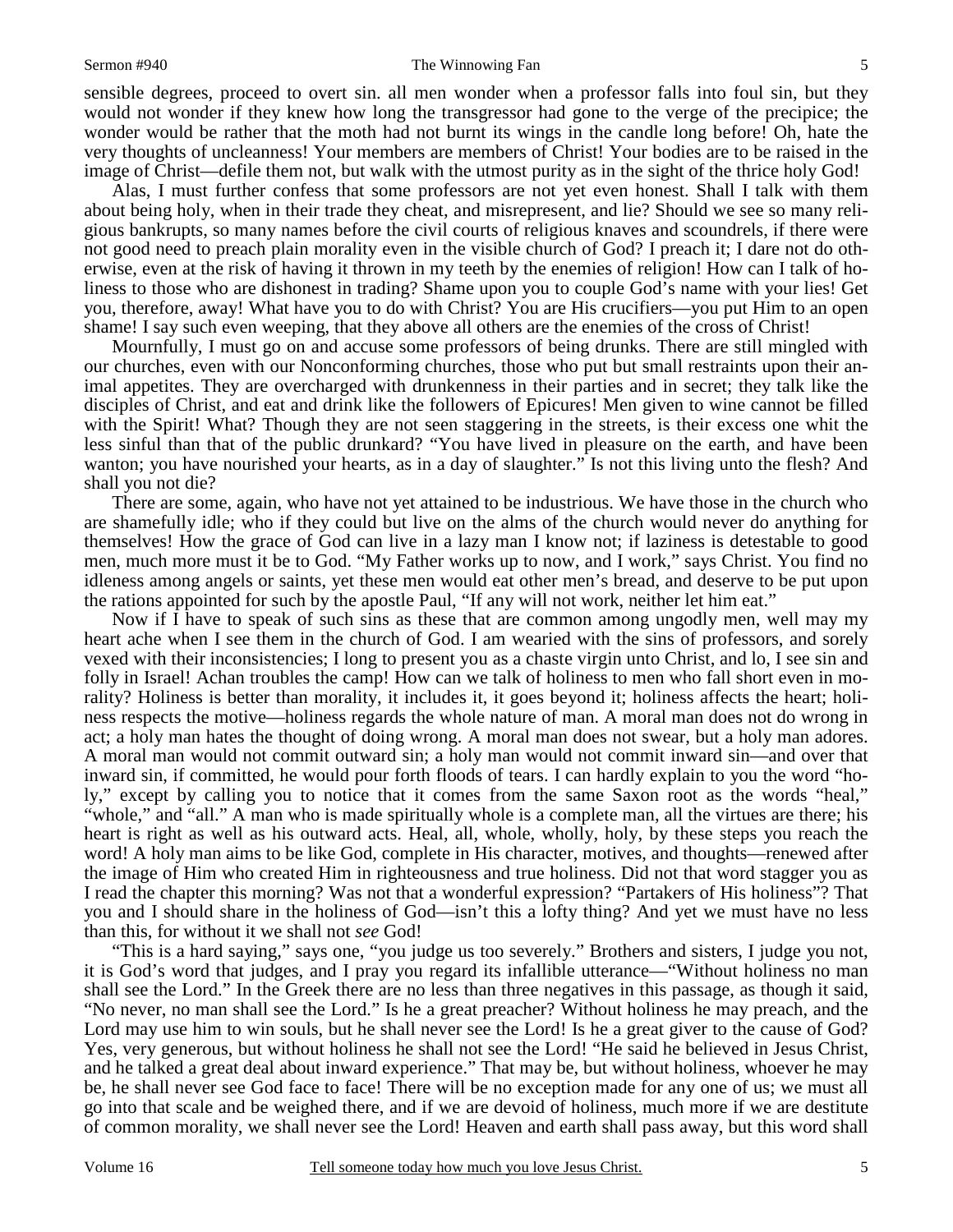never pass away; if we follow not after holiness, at the gates of heaven we shall find ourselves repulsed. Hope as we may, and boast as we may, neither you nor I—without holiness, shall never get one joyful glimpse of God!

**II.** Thus have I spoken on the two things to be followed, and now, with the Holy Spirit's help, I will speak on the TWO THINGS TO BE AVOIDED. These are in the next verse—"Looking diligently, lest any man fail of the grace of God." The first thing to be avoided is *failure*. Even those who believe in the doctrine of falling from grace have honestly conceded that this text does not mean that men may fall from the grace of God, though the marginal reading might imply that. The Greek would not bear such a rendering. There are some persons who for a time appear to possess the grace of God, and for a while exhibit many outward evidences of being Christians, but at last the temptations come that are most suitable to their depraved tastes, and they are carried away with it. *They fail of the grace of God.* They appear to have gained it, but they fail at last—like a man in business who makes money for a time, but fails in the end. They fail of the grace of God—like an arrow shot from the bow which goes straight towards the target for a time, but having too little impetus, fails to reach the mark. There are some who did run well. What hinders them that they should not obey the truth of God?—

*"The apostate soul does tire and faint, And walks the ways of God no more; He is esteemed almost a saint, Yet makes his damnation sure."* 

Perhaps a more dangerous way of failing of the grace of God may be this: some have maintained an admirable character to all appearance all their lives, and yet have failed of the grace of God because of some *secret sin.* They persuaded even themselves that they were believers, and yet they were not truly so. They had no inward holiness; they allowed one sin to get the mastery; they indulged in an unsanctified passion, and so, though they were laid in the grave like sheep, they died with a false hope, and missed eternal Life. This is a most dreadful state to be in, and perhaps some of us are in it; let the prayer be breathed, "Search me, O God, and know my heart: try me, and know my thoughts: and see if there is any wicked way in me, and lead me in the way everlasting." Are you earnest in secret prayer? Do you love the reading of the Bible? Have you the fear of God before your eyes? Do you really commune with God? Do you truly love Christ? Ask yourselves these questions often—for though we preach the free gospel of Jesus Christ, I hope as plainly as any, we feel it to be just as necessary to set you on selfexamination and to excite in you a holy anxiety. It ought to be often a question with you, "Have I the grace of God, or do I fall short of it? Am I a piece of rock crystal which is very like the diamond, but yet is not diamond? Am I like that famous wheel we have all heard so much of lately which had been revolving on its axis so long, but which had an unseen flaw in it, and therefore at last on its journey it snapped and destroyed many lives? Am I just that? Have I been revolving for years in my profession, and shall I break down at last with the whole weight of my eternal interests to be thereby eternally ruined?

My dear friends listen earnestly to the text—it says, *"Looking diligently* lest any man fail of the grace of God." The word is *"episcopountes,"* a word which signifies overseeing, being true bishops, looking diligently as a man on the watchtower watches for the coming foe. See the sentry pace the rampart—he looks in one direction and he sees the brushwood stirred; he half thinks it is the foe, and suspects an ambush; he looks to the front, across the sea, does he not see a sail in the distance? The attack may be from the seaboard! He looks to the right, across the plain, and if even a little dust should move, he watches lest the foe should be on foot. So in the church of God each one should be on his watchtower for himself and for others, watching diligently lest any man fail of the grace of God. The first person who is likely to fail in this church is myself! Each one ought to feel that, and so the beginning of the watch should therefore be at home. Depend upon it, dear friends, if there is anyone likely to fall into sin it is you! Though I say you, I mean myself as well; each man is himself most in danger. If you say, "I do not think so," then there is the more reason that you should think so! If upon hearing of anyone falling into sin you have said, "I do not understand it; I know I would never have done so," it is very likely you will, before long, fall into the same or equally vile sin! You are just the man; those who think they stand are the men who fall. "If any man thinks he stands, let him take heed lest he fall." You who lie low on your faces before God in self-distrust, feeling your liability to err, and asking to be kept every day—you are the least likely to fall of any! But those who say as the Pharisees, "What fools others are to be led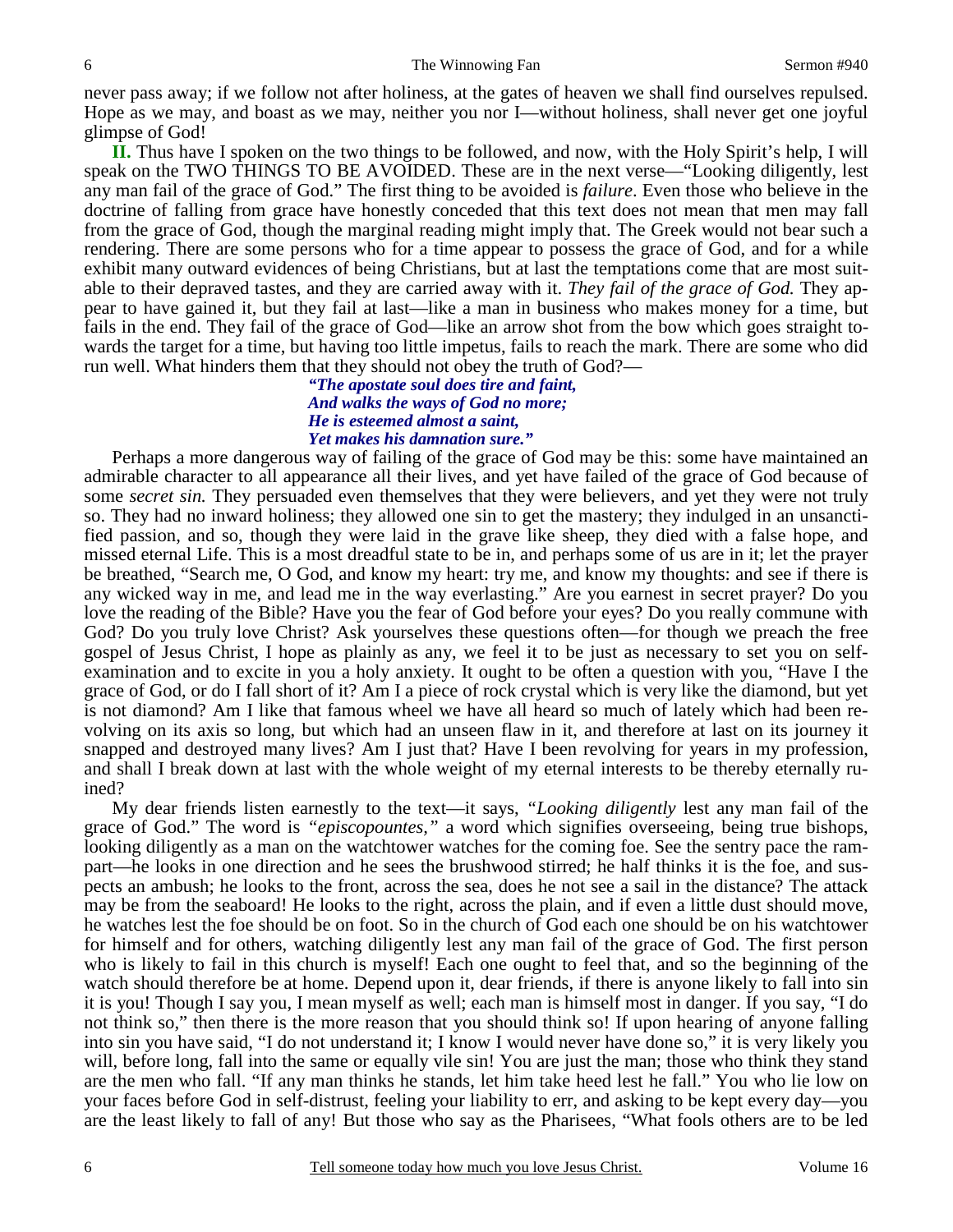#### Sermon #940 The Winnowing Fan

astray in that way; I am not one of them," they are fools themselves! God help you, when you are selfreliant, for your feet have almost gone, if not to any other sin, at all events in the direction of pride. And remember a man may as easily be damned by pride as by dishonesty.

Then, next, exercise watchfulness over others. How many persons might be saved from backsliding by a little oversight! If we would speak to the brother kindly and considerately, when we think he is growing a little cold, we might restore him. We need not always speak directly to him by way of rebuke, but we may place a suggestive book in his way, or speak generally upon the subject. Love can invent many ways of warning a friend without making him angry, and a holy example will also prove a great rebuke to sin. The very presence of some men is a check and guide to others. In the church we ought to bear one another's burden, and so fulfill the law of Christ, exercising the office of bishops over one another, and watching diligently lest any man fail of the grace of God.

The second thing to be avoided is *uprising evil* "Lest any root of bitterness springs up to trouble you, and thereby many be defiled." In the center of my lawn horseradishes will sprout up; after the smallest shower of rain it rises above the grass and proclaims its vitality! There was a garden there once, and this root maintains its old position. When the gardener cuts it down, it resolves to rise again. Now, if the gardener cannot get it quite out of the ground, it is his business constantly to cut it down. We are but men, and even when associated in church fellowship, each one brings his own particular poisonous root, and there are sure to be bad roots in the ground. We are to watch diligently lest any of these bitter poisonous roots spring up, for if they do they will trouble us; sin and error always bring sorrow and division, and thereby many are defiled; sometimes the root is doctrinal error, and in these days there is a world of it. We must watch diligently lest doctrinal error springs up in our midst. I must confess I have very little charity for many of the errors of modern times, and can never degrade this church by tolerating all sorts of views in it. If men choose errors, let them form their own churches; they have no right to thrust their views upon our community! There is a certain form of doctrine which we believe to be scriptural, and if any members deviate from it, their first duty is to leave the church when they can no longer agree with its belief. As long as I am pastor I shall have no controversy about doctrines which are our settled basis of association, but shall bid those who differ go where they can hold their own views in peace! If this should not prove successful, our duty will be to follow peace by abolishing the root of bitterness, and putting the Jonah overboard! Such a case has never occurred, and by God's grace I trust never will, but if it should, the church must not hesitate! I am persuaded that doctrinal differences in a church, by breeding the spirit of contention, altogether prevent that church from serving God aright; if we do not agree in the same truths of God, we had better separate; we must be one or we cannot be strong. While we hold one Lord, one faith, one baptism, and are moved by the same Spirit, we shall advance to the battle as one man, knit together in the bonds of holy unity; but when roots of bitterness spring up, they must be cut down and kept down, or else ultimately they will bring defilement. Doctrinal error leads to practical error, and a church which treats God's doctrine as nothing, will soon allow His precepts to be treated in the same way, and this would altogether defile the church of God.

Another root of bitterness is when sin prevails in the church. When they who preach the gospel, or hold office in the church, or are members of it, fall into gross and open sin, hell laughs in derision! We should watch diligently against this. Again, I say, each man must watch himself most diligently, and his fellow next. Do, dear friends, guard against the beginning of sin; rest assured, Christian professors never go into great sins on a sudden. There is first a neglect of private prayer, an indulgence in something which looks innocent but is not, and by degrees it comes to open sin. We cannot, as professors, from the very force of our training and association, plunge into foul sin all of a sudden! It is by degrees that Satan entices us away from our steadfastness, and then at last we fall a prey to the foe; on your knees pray to God to crush the eggs of the old dragon before they are hatched, for if you are truly children of God and go into sin, it will cost you, I know not what! It may cost you sorrow to your grave. Poor David, poor David—up to the time of his great sin, what a grand singer he was! But if you read me one of the Psalms, I can tell you whether he wrote it before or after his fall—for before that sad event his songs are jubilant, and dance to the music of the timbrel, but afterwards his voice is hoarse, and bass notes preponderate, and you see traces of doubt and unbelief which never appeared before. Beware of his sin lest you fall into his sorrow! And remember, sins which happened to some of God's people of old, who were truly God's people—if they happened to you would prove that you were not among the people of God at all. They were placed, many of them, in circumstances which, though they did not excuse the sin, yet